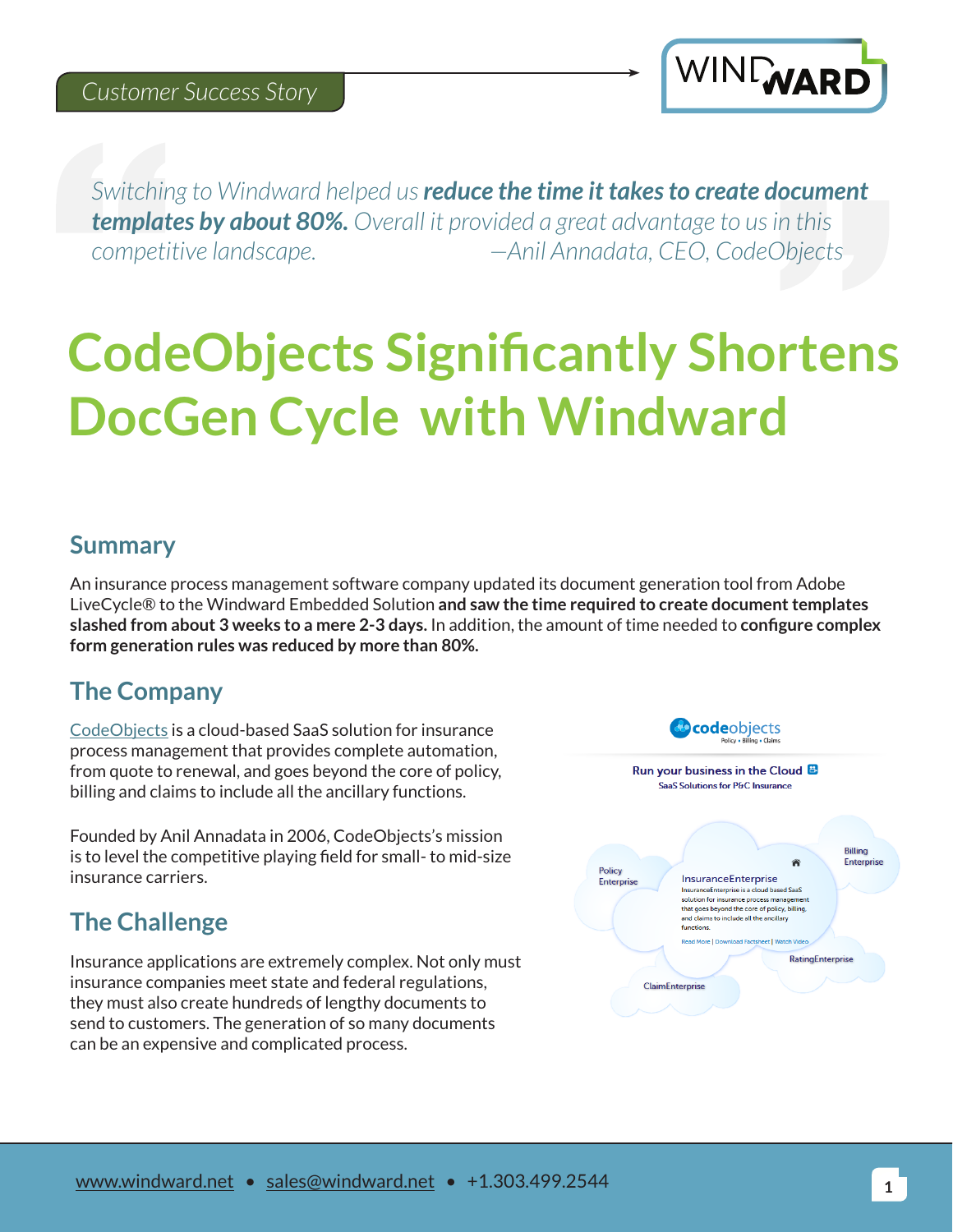

Many smaller insurance companies do not have the technical expertise or staffing to do this in-house, so in order to meet regulatory and customer needs they rely on one of the ancillary services that CodeObjects provides as part of its InsuranceEnterprise solution: insurance document generation.

CodeObjects had been using Adobe LiveCycle to create each template. But many of the original documents they were receiving were in Microsoft® Word. CodeObjects had to convert all of these documents from Word to Adobe.

In addition, because many of the documents contained linking and dynamic fields, programmers were spending inordinate amounts of time writing complex scripts for calculators.

## **The Solution**

CodeObjects began looking for alternatives. The technical team researched the market and discovered several Word-based document generation solutions. After downloading evaluation copies and creating sample documents, they sent CEO Anil Annadata a report with their recommendation to select Windward.

| ACME INSURANCE<br>NEW DECLARATION EFFECTIVE 11/14/2014 |                              |                                  |                                                     |                                 |                             |                |                              |  |
|--------------------------------------------------------|------------------------------|----------------------------------|-----------------------------------------------------|---------------------------------|-----------------------------|----------------|------------------------------|--|
| POLICY NUMBER<br><b>POLICY PERIOD</b>                  |                              | PREVIOUS COVERAGE                |                                                     |                                 | <b>COVERAGE PROVIDED BY</b> |                | <b>AGENCY</b>                |  |
| AUTO-00001416-00<br>11/14/2014 - 11/14/2015            |                              |                                  | <b>NEW</b>                                          |                                 | ACME INS.                   |                | <b>ACME Insurance Agency</b> |  |
| NAME AND ADDRESS OF INSURED                            |                              |                                  |                                                     |                                 |                             | <b>AGENT</b>   |                              |  |
| Anil Annadata<br>816 Cameron Cir<br>Milpitas, CA 95035 |                              |                                  | Agent1 Smith<br>2600 Kenmore Ct<br>Austin, TX 78703 |                                 |                             |                |                              |  |
| VEHICLE: BUICK/LACROSSE CX                             |                              |                                  |                                                     |                                 |                             |                |                              |  |
| State<br>CA                                            | <b>VIN</b>                   | 2G4WC532151234567<br>Vehicle Use |                                                     |                                 |                             | Pleasure Use   |                              |  |
| 2005<br>Year                                           | <b>Annual Miles</b><br>12000 |                                  |                                                     |                                 |                             |                |                              |  |
| Coverage                                               |                              |                                  |                                                     | <b>Limit and/or Deductibles</b> |                             |                | Premium                      |  |
| <b>Bodily Injury Liability</b>                         |                              |                                  | \$25,000/50,000                                     |                                 |                             | \$614.00       |                              |  |
| <b>Property Damage Liability</b>                       |                              |                                  | \$25,000                                            |                                 |                             | \$533.00       |                              |  |
| <b>Medical Payments Limit</b>                          |                              |                                  | \$3,000                                             |                                 |                             | \$121.00       |                              |  |
| Uninsured Motorist Bodily Injury                       |                              |                                  | \$25,000/50,000                                     |                                 |                             | \$190,00       |                              |  |
| Comprehensive Deductible                               |                              |                                  | \$950 DED                                           |                                 |                             | \$47.00        |                              |  |
| <b>Collision Deductible</b>                            |                              |                                  | \$950 DED                                           |                                 |                             | \$513.00       |                              |  |
| <b>Rental Car Reimbursement</b>                        |                              | Yes                              |                                                     |                                 | \$52.00                     |                |                              |  |
|                                                        |                              | <b>Total Premium</b>             |                                                     |                                 | \$2,070.00                  |                |                              |  |
| DRIVER: Anil Annadata                                  |                              |                                  |                                                     |                                 |                             |                |                              |  |
| Date of Birth                                          | 01/01/1971                   | Date Licensed                    |                                                     | 01/01/1990                      |                             | License Number | D1383138                     |  |
| <b>Marital Status</b>                                  | Unmarried                    | Gender                           |                                                     | Male                            |                             |                |                              |  |
| <b>Accidents / Violations</b>                          |                              |                                  |                                                     |                                 |                             |                |                              |  |
| <b>Type Code</b>                                       |                              |                                  | Date                                                |                                 |                             |                |                              |  |
| <b>FAILURE TO OBEY PEACE OFFICER</b>                   |                              |                                  | 05/28/2013                                          |                                 |                             |                |                              |  |
| CLAIM DUE TO COMPREHENSIVE                             |                              |                                  | 06/23/2013                                          |                                 |                             |                |                              |  |
| CLAIM DUE TO COLLISION                                 |                              |                                  | 03/26/2013                                          |                                 |                             |                |                              |  |
| POLICY PRICING DETAILS                                 |                              |                                  |                                                     |                                 |                             |                |                              |  |
| TOTAL BY UNIT                                          |                              |                                  | \$2,070.00                                          |                                 |                             |                |                              |  |
| POLICY FFFS                                            |                              |                                  | \$16.80                                             |                                 |                             |                |                              |  |
| <b>TOTAL TERM PREMIUM</b>                              |                              | \$2,086.80                       |                                                     |                                 |                             |                |                              |  |
| <b>POLICY DISCOUNTS</b>                                |                              |                                  |                                                     |                                 |                             |                |                              |  |
| <b>Passive Restraint Discount</b>                      |                              |                                  |                                                     |                                 |                             |                |                              |  |

*A sample insurance document that CodeObjects created with Windward.*

"We chose Windward because of its integration with Microsoft Word," Annadata said. "You don't have to be a coder to create templates. That is the most critical aspect and Windward does it great."

"The ability to create the business rules within the document is really nice," he continued. "Template designers create rules, for example, that say that if field A has data X, then field B has data Y. Windward has the best solution for this because it is easy to implement these rules."

Windward offers many different forms of licensing to its OEM partners to help fit with the specific needs of their customers, and CodeObjects opted for license keys that allowed use based on report quantity.

Windward's engineers worked closely with CodeObjects' developers to support the integration of the solution into their SaaS product.